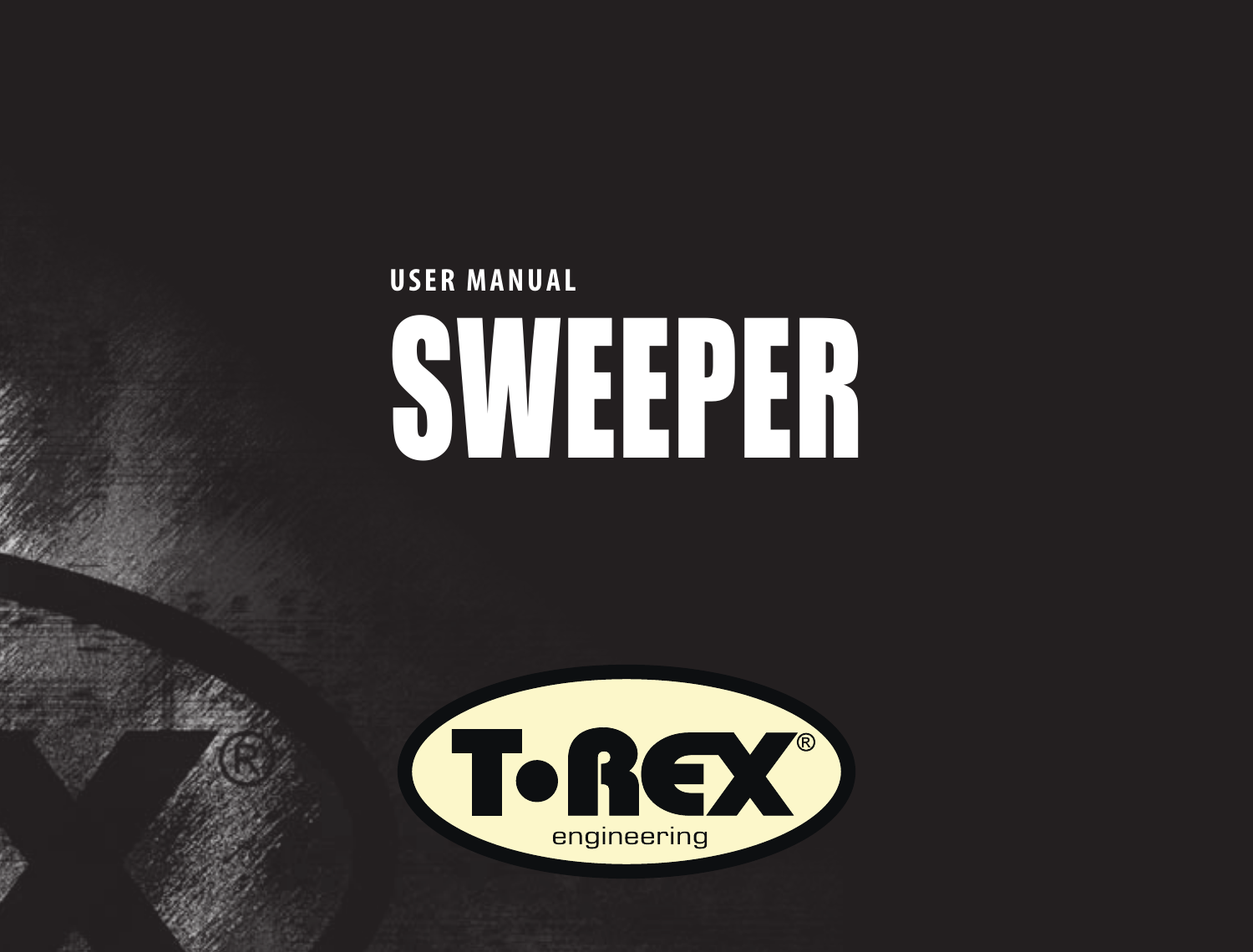

#### **CONGRATULATIONS**

**on your purchase of The Sweeper, our classic chorus pedal for the bass guitar.**

The Sweeper is a premium-quality chorus pedal custom engineered for the BASS ONLY. This means that no matter what rate or depth you set, you'll get a phenomenal-sounding chorus effect – in stereo. The Sweeper is intuitively designed and easy to use. Just turn the page to get started.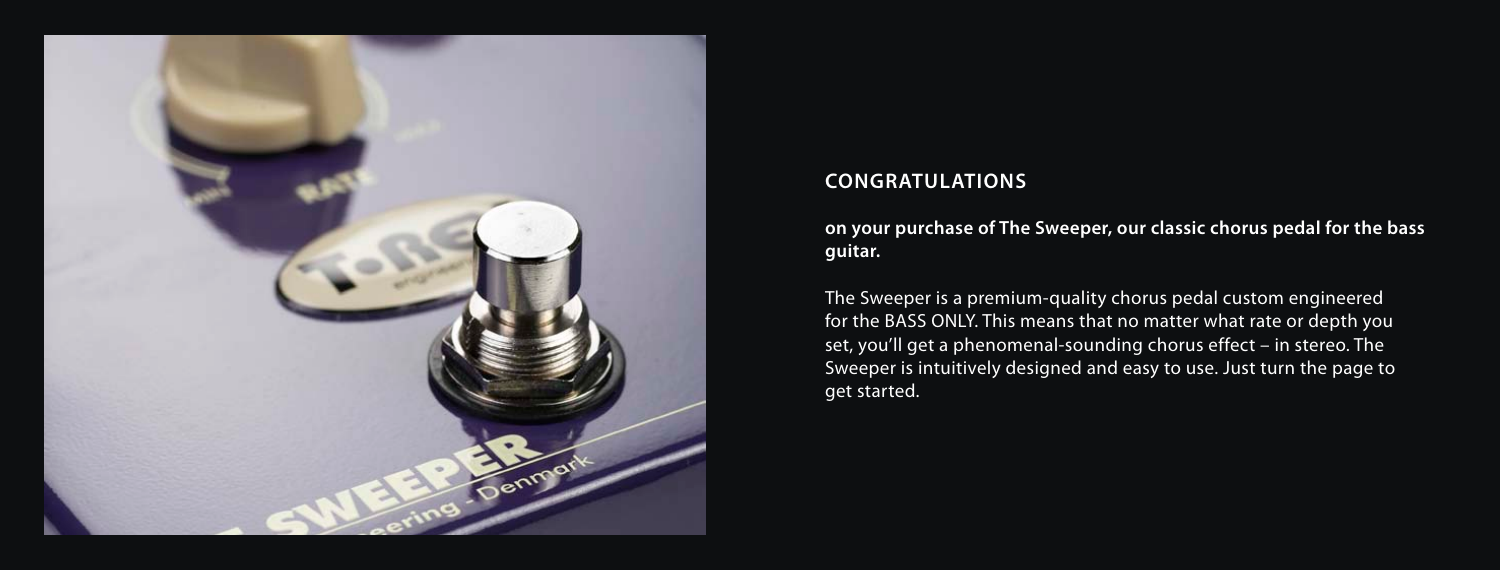# **BACK TO BASSICS**

**The Sweeper has everything you need to get the full range of classic bass chorus sounds – using just a few simple controls.**

**DEPTH** controls the amount of chorus effect. Turn it down for a subtle chorus, crank it up for that great full sweep.

Use the **RATE** control to set the speed of your sweep. A fast rate combined with a low depth level gives you a light shimmering sound, while the slower rate and higher depth creates a dramatic chorus effect.

**VOLUME** controls the overall output of The Sweeper, and the INPUT

**LEVEL** on the side of the unit helps you avoid overdrive distortion by turning down the input signal. If the red overload light comes on, the input level is too high.

**Note:** If you're in the studio or have a stereo live setup, try using The Sweeper's stereo outputs for a truly mind-blowing stereo chorus!

| <b>TECHNICAL SPECIFICATIONS</b> |                                                              |
|---------------------------------|--------------------------------------------------------------|
| Input Impedance@1KHz            | 470 KOhm                                                     |
| Output Impedance@1KHZ           | 35 Ohm                                                       |
| Power supply                    | 9V DC (Power tool 9)                                         |
| Minimum Power supply Voltage    | 8,5V DC                                                      |
| Maximum Power supply Voltage    | 12,5V DC                                                     |
| Current Draw @ 9V DC            | 90 mA                                                        |
| Maximum Input signal Vp/p       | Adjustable                                                   |
| <b>Battery Type</b>             | 9 V battery 6F22                                             |
| <b>Battery Life</b>             | 30 - 60 min.                                                 |
| <b>External connectors</b>      | Input Jack. Output Jack, 9V DC<br>Jack                       |
| Controls                        | On/Off, Modulation, Level, Time<br>Echo Repeat Fitter, Speed |
| Depth                           | 120 mm                                                       |
| Width                           | 100 mm                                                       |
| Height                          | 55 mm                                                        |
| Weight (excl. battery)          | 0,430 kg                                                     |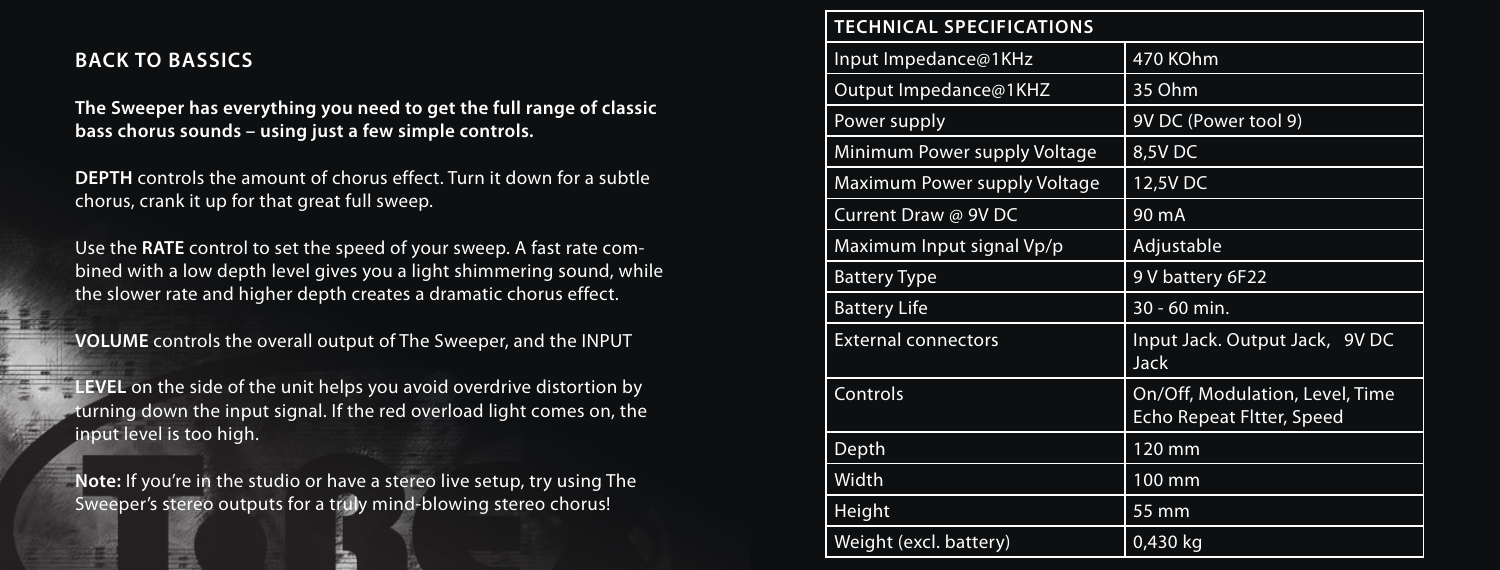### **T-REX WARRANTY CONDITIONS**

T-Rex offers a 2-year warranty on all our products. In the unlikely event of a malfunction, please contact our technical support at info@t-rexengineering.com before sending us the product for repair. When the product has been sent to us at sender's cost, we will repair or replace your product and send it back to you - free of charge and usually within 3 weeks (shipping not included). The product needs to be accompanied by a copy of your receipt, serial number, return address, phone number, e-mail address and a brief explanation of the problem. Please note that we cannot replace a product until we have received it here in Denmark.

The warranty is lost if the product has been damaged by alteration, misuse, accident, or neglect; or if the product has been repaired or serviced by persons not authorized by T-Rex. Read more about warranty conditions at www. t-rex-engineering.com.

#### **ABOUT T-REX**

Based in Vejle, Denmark, T-Rex Engineering makes classic and signature effects pedals for the world's best musicians. Our approach blends hi-tech innovation with old-world craftsmanship – always in the service of killer tone.

## **EU REGULATIONS • ENVIRONMENT PROTECTION**

T-Rex accepts and follows the regulations and directives issued by the EU. We find these environment protecting regulations very good, and we are happy to follow them.